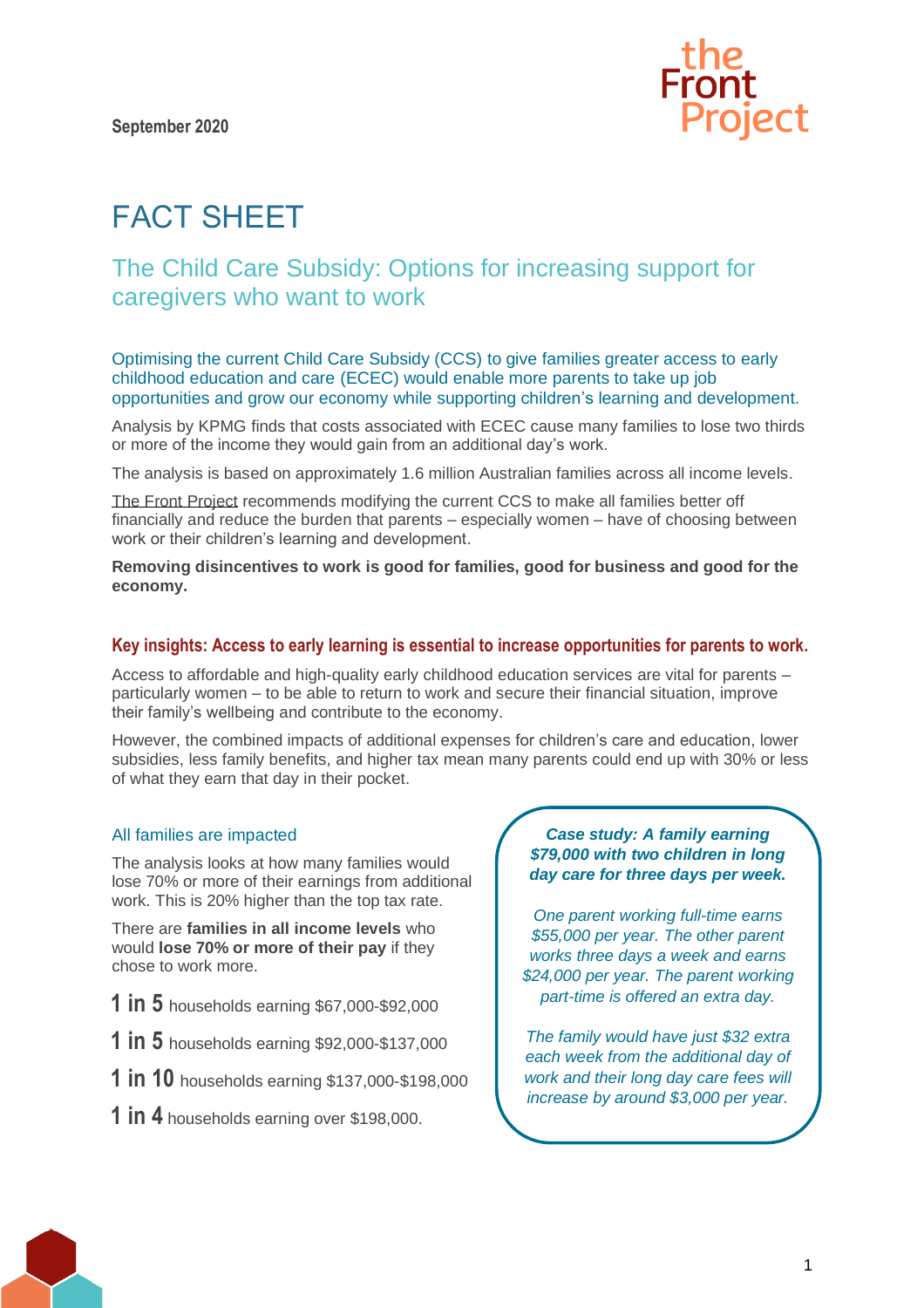

# **Recommendation: Optimise the current Child Care Subsidy (CCS) to support future recovery.**

The analysis recommends modifying the current CCS to reduce the burden that parents and carers – especially women – have of choosing between work or their children's learning and development.

- **All families will receive more money from working additional days.**  Families in the lowest income level will receive the most subsidy.
- **A higher subsidy for low-income households.** 95% for families with a combined household income up to \$80,000.
- **More affordable for all families and easy to understand.**  Subsidy reduces gradually as income increases, to a minimum of 30%.



**Source: KPMG, 2020**

# **Features of this proposal**

**Maximum subsidy increases to 95%** of the hourly rate cap, up from 85%.

**Families with a combined income of \$80,000 will be receive the maximum subsidy.**  This represents two parents earning minimum wage and is increased from \$68,000.

**The subsidy phases gradually, without sharp changes when income increases.** The taper rate decreases by 1% for every additional \$4,000 families earn.

**All families receive some subsidy, regardless of what they earn.**  A minimum 30% subsidy for all families.